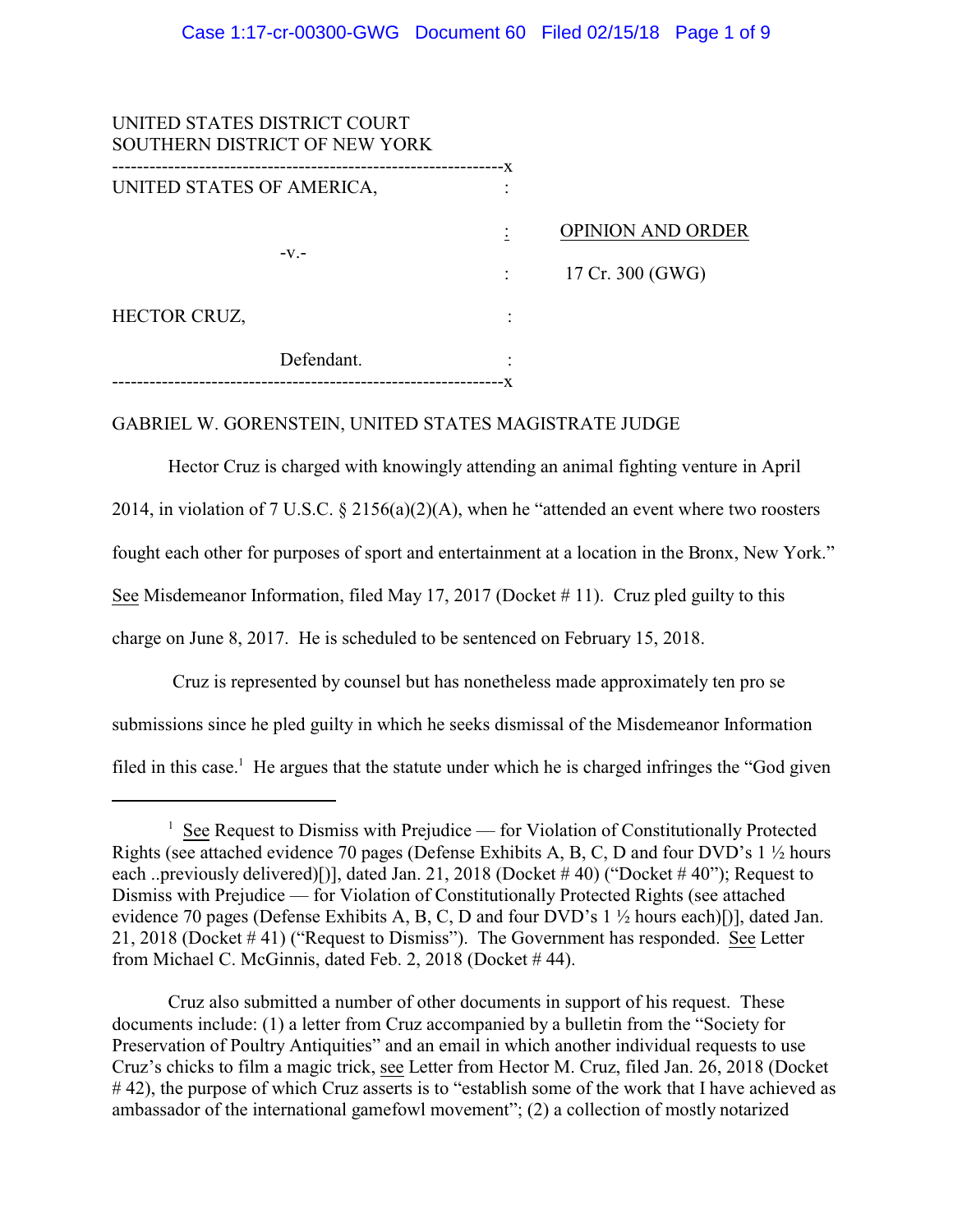### Case 1:17-cr-00300-GWG Document 60 Filed 02/15/18 Page 2 of 9

rights of New York's Gamecock Farmers," Request to Dismiss at 1, and that its enforcement violates the "1st, 2nd, 4th, 5th, 6th, 8th, 9th, 10th and 14th Amendments" to the U.S. Constitution, id. at 18. Cruz also raises a myriad of seemingly non-constitutional arguments, including that this Court lacks jurisdiction over his prosecution. See Jan. 30 Letters at \*7-8.

We need not address the question of whether these arguments are precluded by Cruz's plea agreement or whether his applications are untimely under Fed. R. Crim. P. 12(b)(3).

Assuming arguendo that these procedural defects could be overcome, the motions to dismiss are meritless.

The main theme of Cruz's arguments is that "animals are property" and that the Supreme

The Court notes that these submissions are in plain violation of the Court's November 2017 directive to Mr. Cruz that if he were to make a pro se motion to dismiss, it had to be limited to a submission of 25 pages. See Order, filed Nov. 27, 2017 (Docket # 34).

documents addressed to the Court, an unspecified clerk in the Southern District of New York, and the prosecutors in this action, in which Cruz claims, among other things, that he seeks to "settle this matter administratively," that "this case either has been, or will be, offered to the financial markets as part of a securitized document package whereupon significant investment income is generated," and that the Court should take "judicial notice" of certain purported limits to federal jurisdiction, see Letters from Hector M. Cruz, filed Jan. 30, 2018 (Docket # 43) ("Jan. 30 Letters"), at \*1, \*5, \*7; (3) a "Motion to Dismiss" reiterating arguments found in one of the Jan. 30 Letters, challenging the evidentiary support for the charge in this case, and giving "notice to all parties, that, the Bid bond, and the Miller Act performance and Payment bond may need to be used as offset of the debt owed to Hector M. Cruz for the damages of abusing process of the court, in conflict with substantive and procedural law," Motion to Dismiss and Notice and Preacipe to the Clerk of the Court for Production of Bonds, GSA SF 24, GSA SF 25 & GSA SF 25A, filed Feb. 8, 2018 (Docket # 51) ("Feb. 8 Letters"); (4) three seven page "Affidavit[s] of Fact" that are virtually identical in all pertinent aspects, see Affidavit of Fact, filed Feb. 9, 2018 (Docket # 52); Affidavit of Fact, filed Feb. 12, 2018 (Docket # 55); Affidavit of Fact, filed Feb. 9, 2018 (Docket # 56) (collectively, the "Affidavits of Fact"); (5) an additional "Affidavit of Fact" that differs from those previously submitted, see Affidavit of Fact, filed Feb. 14, 2018 (Docket # 59) ("Feb. 14 Affidavit of Fact"); and (6) a document in which Cruz annotates the Government's opposition with his own responses and attaches a document titled "Defense exhibit H," which consists mostly of excerpts from an article written by former federal judge Alex Kozinski regarding the abuse of prosecutorial authority, see Defense exhibit H, filed Feb. 12, 2018 (Docket # 54) ("Defense exhibit H").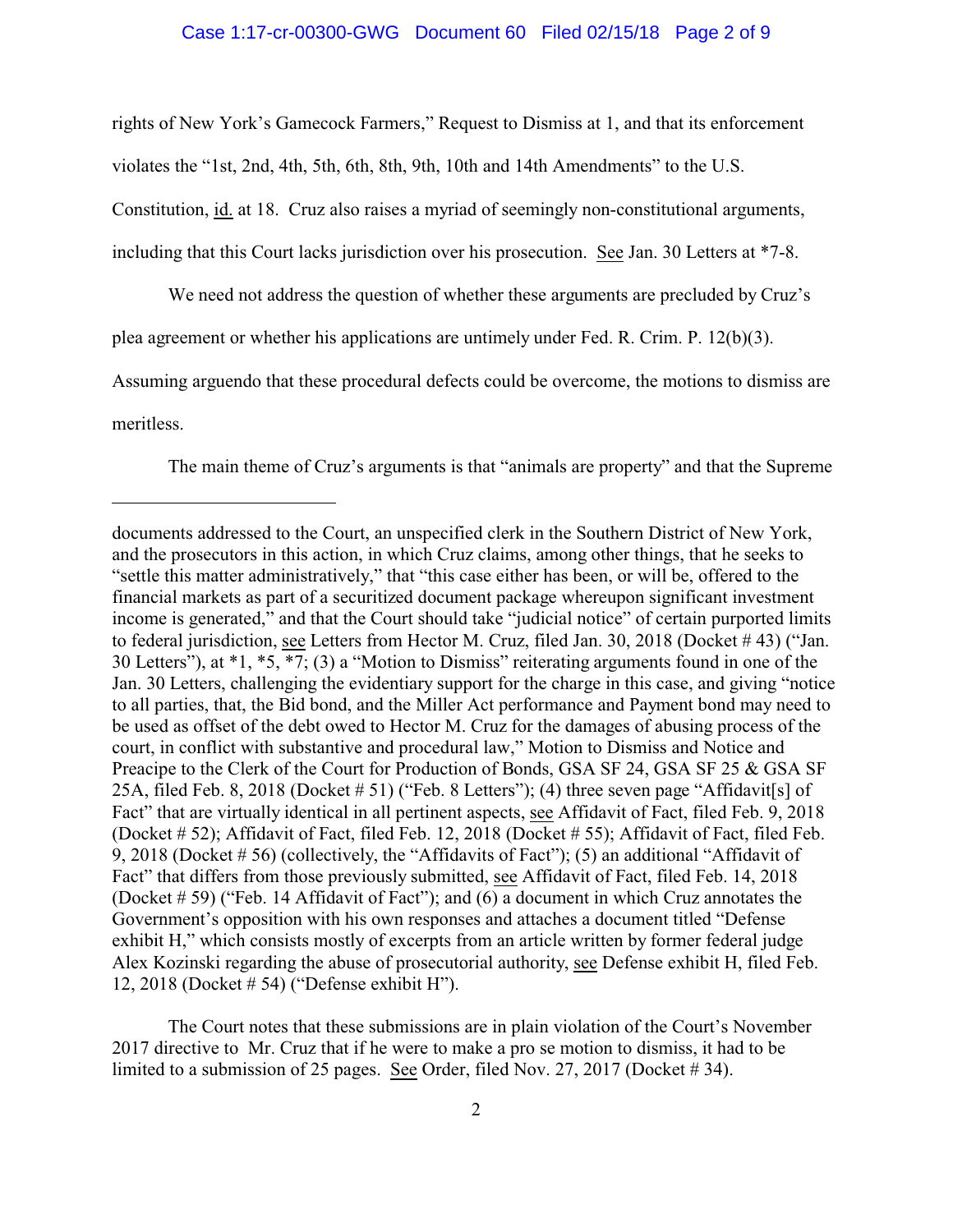#### Case 1:17-cr-00300-GWG Document 60 Filed 02/15/18 Page 3 of 9

Court has held that "the right of ownership of property includes the inherent right to use ones [sic] property." See Request to Dismiss at 8 (internal quotation marks and citations omitted). In a similar vein, Cruz argues that "the Fifth Amendment of the Constitution includes the right [to] own possess and use our private property." See id. at 9. Construing this argument as asserting that 7 U.S.C. § 2156 constitutes a taking of personal property in violation of the Fifth Amendment, it has no merit. The Takings Clause of the Fifth Amendment prohibits the Government from taking private property "for public use, without just compensation." U.S. Const. amend. V. The "classic taking [is one] in which the government directly appropriates private property for its own use." Tahoe-Sierra Pres. Council, Inc. v. Tahoe Reg'l Planning Agency, 535 U.S. 302, 324 (2002) (internal quotation marks, alteration, and citation omitted). Although a taking may also occur when the Government regulates the use of real property to deprive it of "all economically beneficial use," Lucas v. S.C. Coastal Council, 505 U.S. 1003, 1027 (1992), the Supreme Court has held that no taking of personal property occurs where the Government proscribes only one particular use of personal property, such as its sale, as long as the owner retains other rights to the property, see Andrus v. Allard, 444 U.S. 51, 65-66 (1979) (upholding ban on the sale of eagle feathers and noting with respect to personal property that "where an owner possesses a full 'bundle' of property rights, the destruction of one 'strand' of the bundle is not a taking, because the aggregate must be viewed in its entirety"). Insofar as the statute at issue here proscribes only one specific use of animals — namely, their use in fighting ventures — it does not constitute a taking.

The Supreme Court case Cruz cites to support this argument, City of Cuyahoga Falls v. Buckeye Community Hope Foundation, 538 U.S. 188 (2003), is completely irrelevant. That case held that a plaintiff failed to establish discriminatory intent in an equal protection challenge, or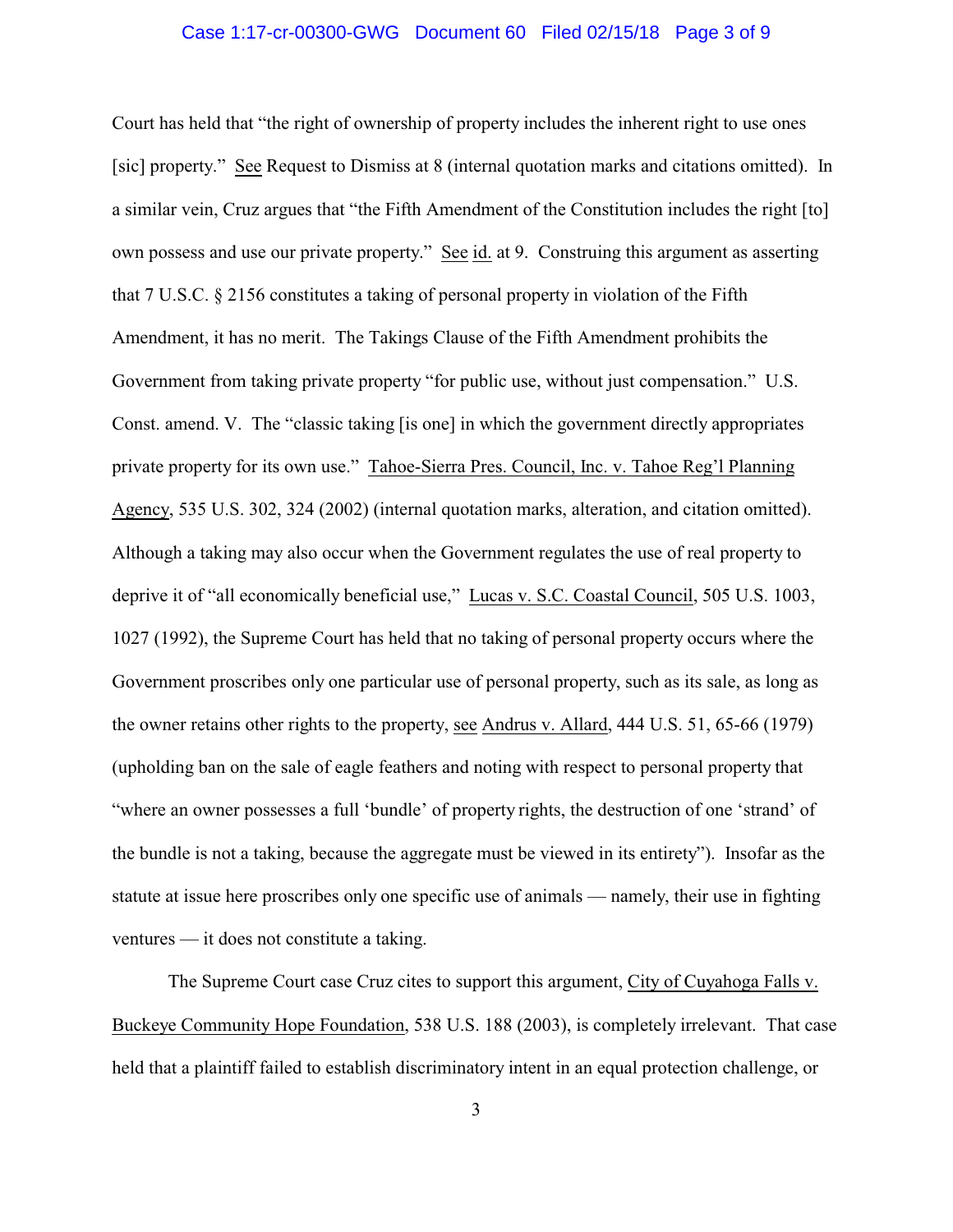### Case 1:17-cr-00300-GWG Document 60 Filed 02/15/18 Page 4 of 9

arbitrary government action in a substantive due process claim, when the defendant city submitted an affordable housing site-plan ordinance to a referendum. Id. at 194-200. The case did not concern an individual's use of his or her personal property and did not hold that all uses of personal property are immune from government regulation. Indeed, although Cruz quotes this case as stating that "the right of ownership of property includes the inherent right to use ones [sic] property," Request to Dismiss at 8, neither this quotation nor any similar quotation appears in the opinion. $2$ 

In support of his arguments, Cruz repeatedly asserts — in an apparent Biblical reference — that "God gave man dominion (control and rule) over the earth, animals, fish and fowl, and our Constitution is written to ensure that each person is equal in the freedom and exercise of our God given rights as each individual chooses to believe these rights exist." See, e.g., Request to Dismiss at 10. Cruz asserts that this argument is made pursuant to the "First Amendment right of free exercise of religion." See Defense exhibit H at 10/15 (internal quotation marks omitted). The Free Exercise Clause of the First Amendment prohibits the enactment of any law "prohibiting the free exercise [of religion]." U.S. Const. amend. I.

This argument has no merit. Before the enactment of the Religious Freedom Restoration Act ("RFRA"), 42 U.S.C. § 2000bb-1, case law held that "[w]here the government seeks to enforce a law that is neutral and of general applicability, . . . it need only demonstrate a rational basis for its enforcement, even if enforcement of the law incidentally burdens religious

<sup>&</sup>lt;sup>2</sup> It is possible Cruz intended to cite to a dissenting opinion in United States v. City of Detroit, 355 U.S. 466 (1958) (Whitaker, J., dissenting), which referred to the Government's "ownership" of real property and stated that the Government's ownership "included its inherent right to use . . . that property." Id. at 481. The City of Detroit case, including its dissent, is similarly irrelevant because it does not address, let alone prohibit, the regulation of partial uses of personal property.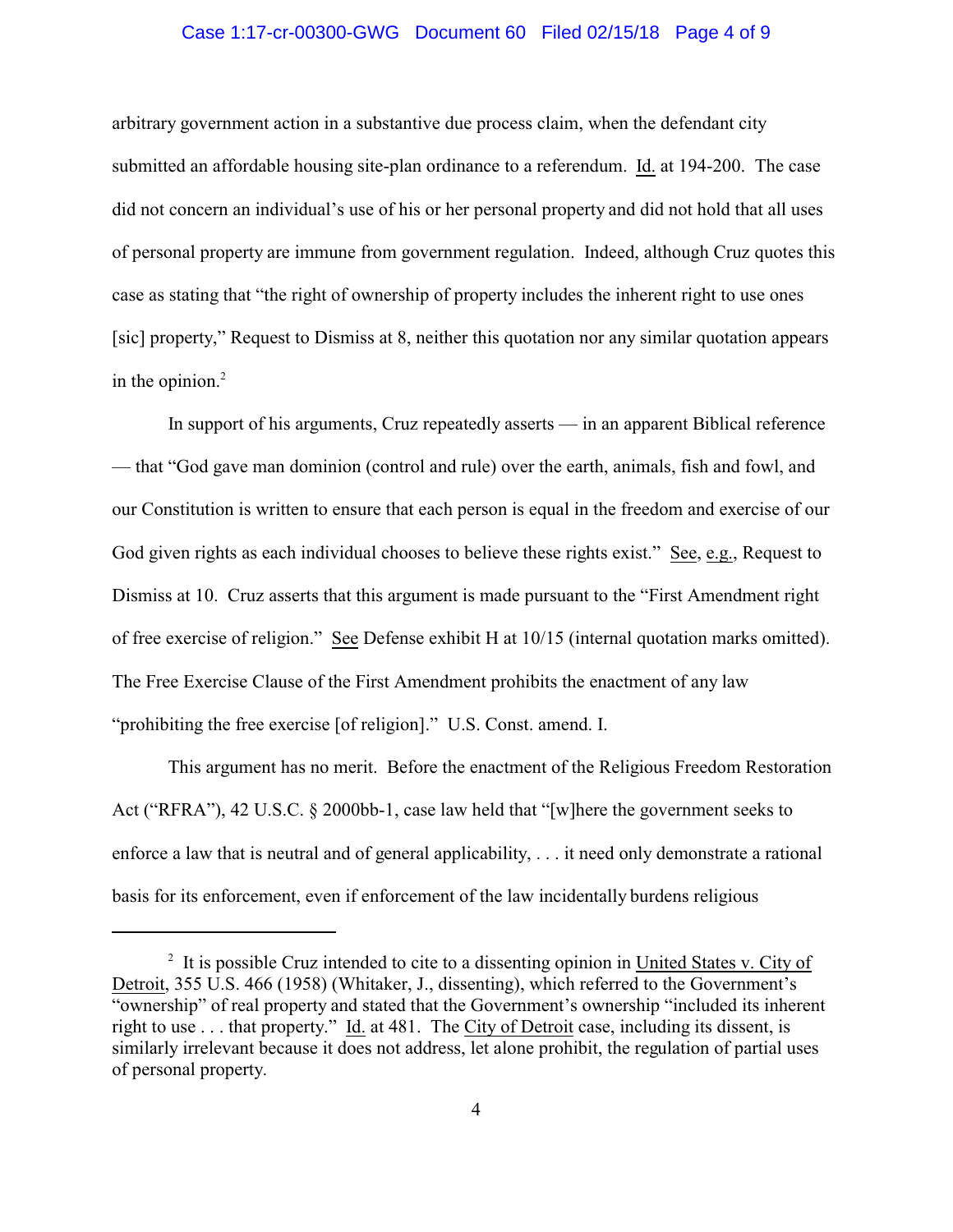#### Case 1:17-cr-00300-GWG Document 60 Filed 02/15/18 Page 5 of 9

practices." Fifth Ave. Presbyterian Church v. City of New York, 293 F.3d 570, 574 (2d Cir. 2002). 7 U.S.C. § 2156 is a neutral law of general applicability and easily passes muster. As one case has already held, 7 U.S.C. § 2156 is rationally related to the legitimate government interest of the "prevention of cruelty to animals and thus, survives rational basis review." United States v. Olney, 2016 WL 660886, at \*3 (E.D. Wash. Feb. 18, 2016), aff'd, 693 F. App'x 652 (9th Cir. 2017). We agree with Olney's conclusion.

The RFRA provides added protection to that accorded by the Free Exercise Clause, by requiring that the "Government shall not substantially burden a person's exercise of religion even if the burden results from a rule of general applicability" unless the burden furthers "a compelling governmental interest" and is also "the least restrictive means of furthering that compelling governmental interest." 42 U.S.C. 2000bb-1(a)-(b). "A plaintiff alleging a violation of RFRA must [initially] demonstrate that his right to the free exercise of religion has been substantially burdened," and a court may scrutinize "whether a claimant sincerely holds a particular belief and whether the belief is religious in nature." Jolly v. Coughlin, 76 F.3d 468, 476 (2d Cir. 1996) (citation omitted). Beliefs that are "purely secular philosophical concerns" are not protected by the RFRA. United States v. Zimmerman, 514 F.3d 851, 853 (9th Cir. 2007) (internal quotation marks and citation omitted); see also United States v. Barnes, 677 F. App'x 271, 275 (6th Cir. 2017) (RFRA protects "religious belief rather than a philosophy or way of life") (internal quotation marks omitted) (quoting Gen. Conf. Corp. of Seventh-Day Adventists v. McGill, 617 F.3d 402, 410 (6th Cir. 2010)).

Here, Cruz has failed to make a showing that the act of engaging in animal fighting ventures stems from sincerely held beliefs that are religious in nature. Although Cruz continually refers to the "God given" dominion of man over animals, he does not identify any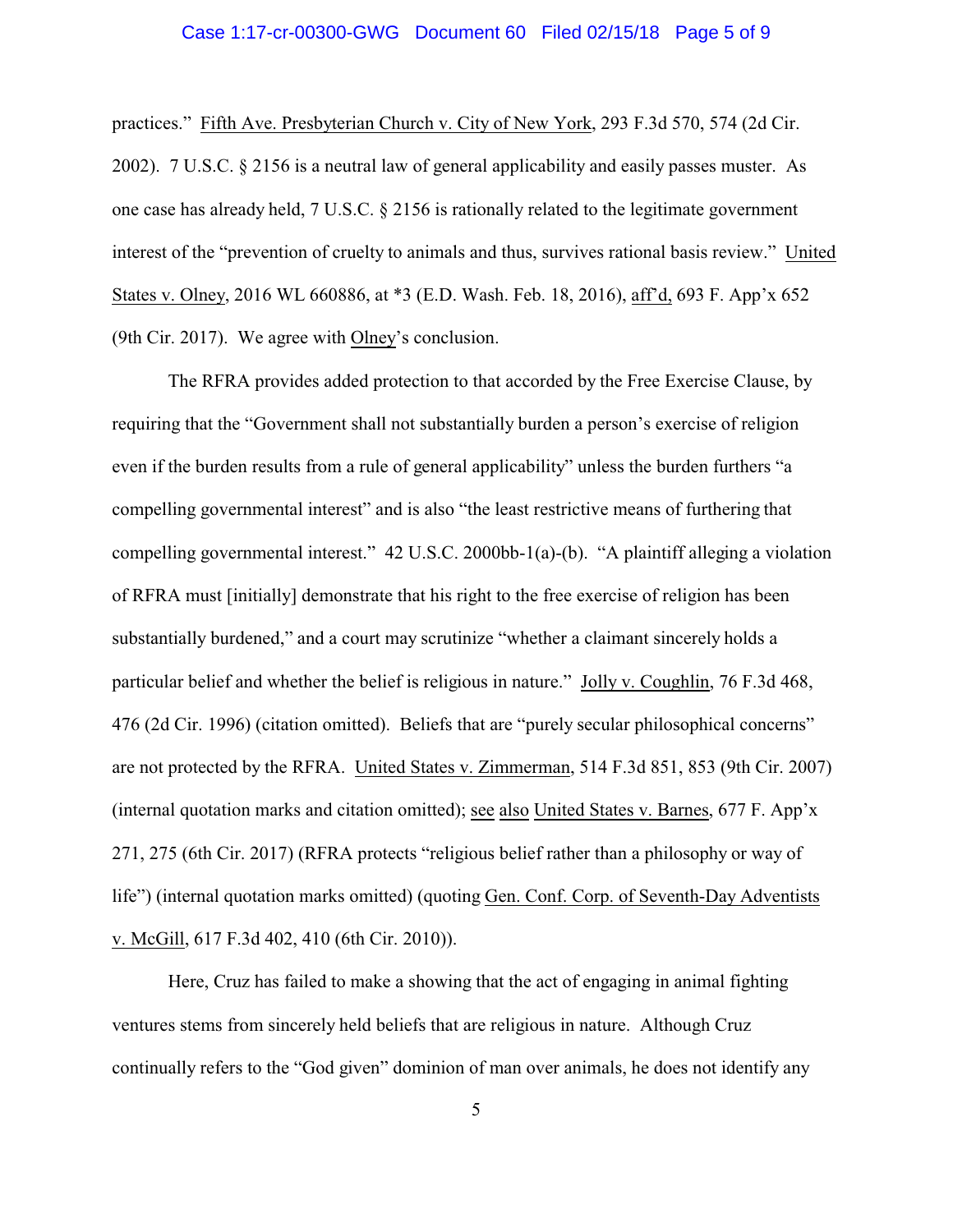### Case 1:17-cr-00300-GWG Document 60 Filed 02/15/18 Page 6 of 9

specific religious tenets or practices that are burdened by the statute. Nor does he identify any religion or denomination from which his beliefs derive. Indeed, in "attest[ing] to the importance of the God given rights of the American farmer," Cruz cites quotations in which the founding fathers, including Thomas Jefferson, John Adams, James Madison, and Benjamin Franklin, exalted agriculture. See Request to Dismiss at 4. This suggests that Cruz's beliefs are philosophical or political in nature. At one point, instead of elaborating on his own religious beliefs, Cruz makes the unsupported assertion that 7 U.S.C. § 2156 forces farmers "into policies and beliefs rooted in the animal worshiping religious beliefs of Paganism." Request to Dismiss at 10. In sum, Cruz's RFRA argument fails because he has not demonstrated that 7 U.S.C. § 2156 places a substantial burden on any of his sincerely held religious beliefs.

None of Cruz's other constitutional arguments establish that the U.S. Constitution provides "gamecock farmers" — or anyone else for that matter — a right to attend or participate in animal fighting displays. Cruz's arguments include his claims that "American gamecock farmers and ranchers are a population subgroup deserving of minority status based on our cultural tradition and heritage," Request to Dismiss at 5; that laws criminalizing animal fighting ventures are unconstitutional because "moral disapproval is not an adequate basis to deprive men and women of their constitutional rights," id. at 7 (internal quotation marks and citation omitted); that a "U.S. Supreme Court decision attests that 'for a crime to exist, there must be an injured party. There can be no sanction or penalty imposed upon one because of this exercise of Constitutional rights'," id. at 8 (citation omitted)<sup>3</sup>; that the Government violated Cruz's Fourth

<sup>&</sup>lt;sup>3</sup> Contrary to Cruz's assertion, the case he cites for this quotation, Sherar v. Cullen, 481 F.2d 945 (9th Cir. 1973), is not a Supreme Court decision. Moreover, Sherar does not appear to contain the first sentence in Cruz's quotation. In any event, Sherar is irrelevant because it held only that a Government employee could not be fired for failing to agree to a tax examination. Id.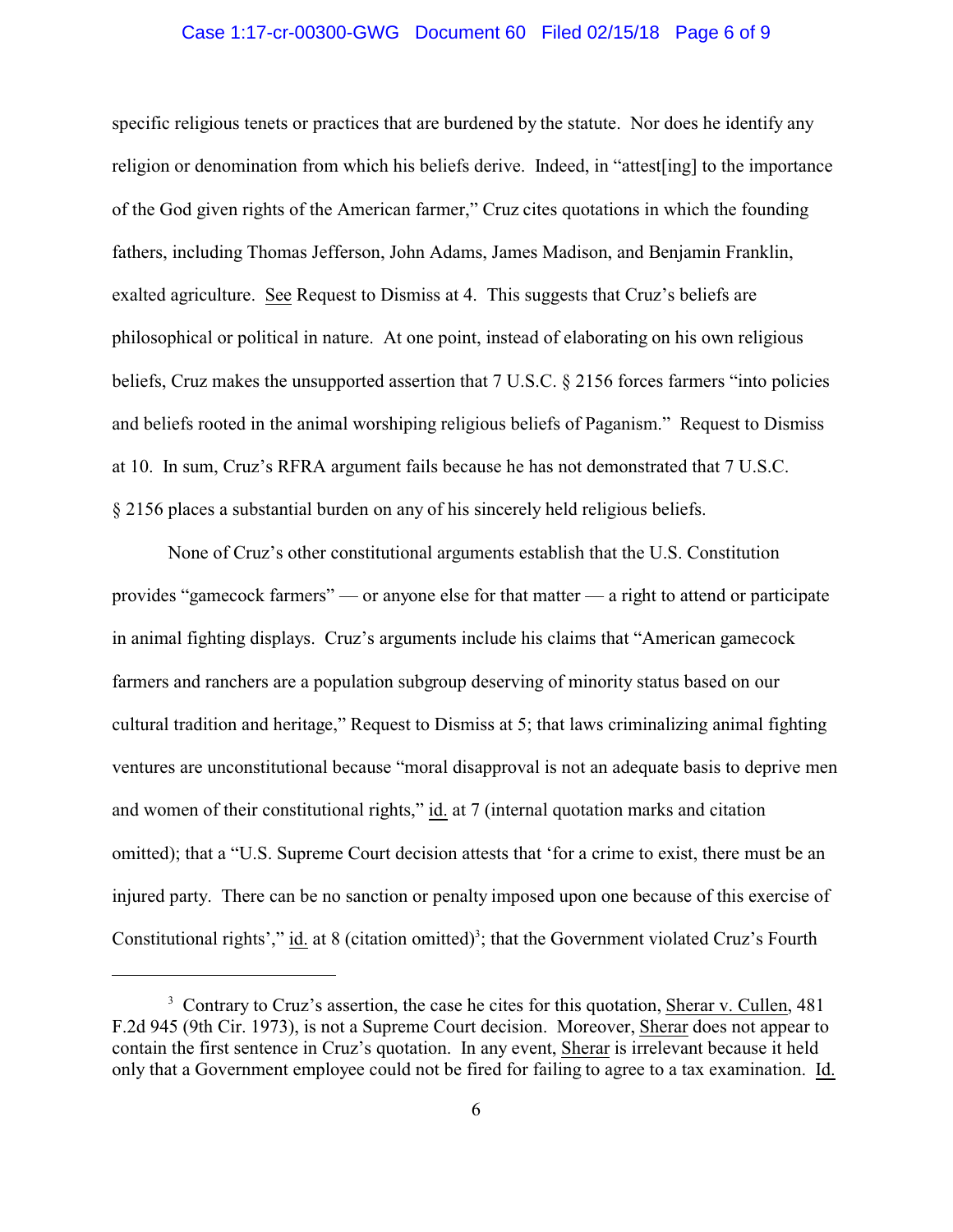#### Case 1:17-cr-00300-GWG Document 60 Filed 02/15/18 Page 7 of 9

Amendment rights simply because it charged him under 7 U.S.C. § 2156, see Request to Dismiss at 11-12; that being punished for violating 7 U.S.C. § 2156 constitutes cruel and unusual punishment under the Eighth Amendment, see Request to Dismiss at 15; and that prosecution under this statute violates an unenumerated right reserved to the people under either the Ninth or Tenth Amendment, see id. at 16. We do not find it necessary to address these arguments because Cruz cites no authority whatsoever that supports the claim that his prosecution is Constitutionally infirm, and we are unaware of a single case or doctrine that would suggest the statute he challenges violates the Constitution.

Cruz submitted several other documents containing arguments that are either incomprehensible or irrelevant. For example, in what appears to be a non-constitutional argument, Cruz has submitted a document in which he asks the Court to take "judicial notice of the law of this case and the evidence of the lack thereof of the Special Territorial Jurisdiction of the United States within the state of the Union, New York over lands within Bronx County." Jan. 30 Letters at \*7. This argument, as well as similar arguments alleging jurisdictional defects, are included in Cruz's "Affidavits of Fact."<sup>4</sup> However, Cruz's jurisdictional arguments derive from his own notion of what constitutes jurisdiction. He alleges no facts or legal doctrine suggesting that this Court lacks jurisdiction over his case under the legal meaning of that term.

at 948.

<sup>&</sup>lt;sup>4</sup> These arguments include assertions that the Government lacks authority to prosecute this case because neither the Governor of the State of New York nor the Attorney General has given permission to initiate this action, and because there is no proof "of your compliance with the federal register to give you delegated authority." Affidavits of Fact at 1-3. Cruz's February 14 Affidavit of Fact contains additional arguments regarding venue and jurisdiction that are without merit, and also asserts new "facts" that are nearly incomprehensible, and in any event, entirely unrelated to this case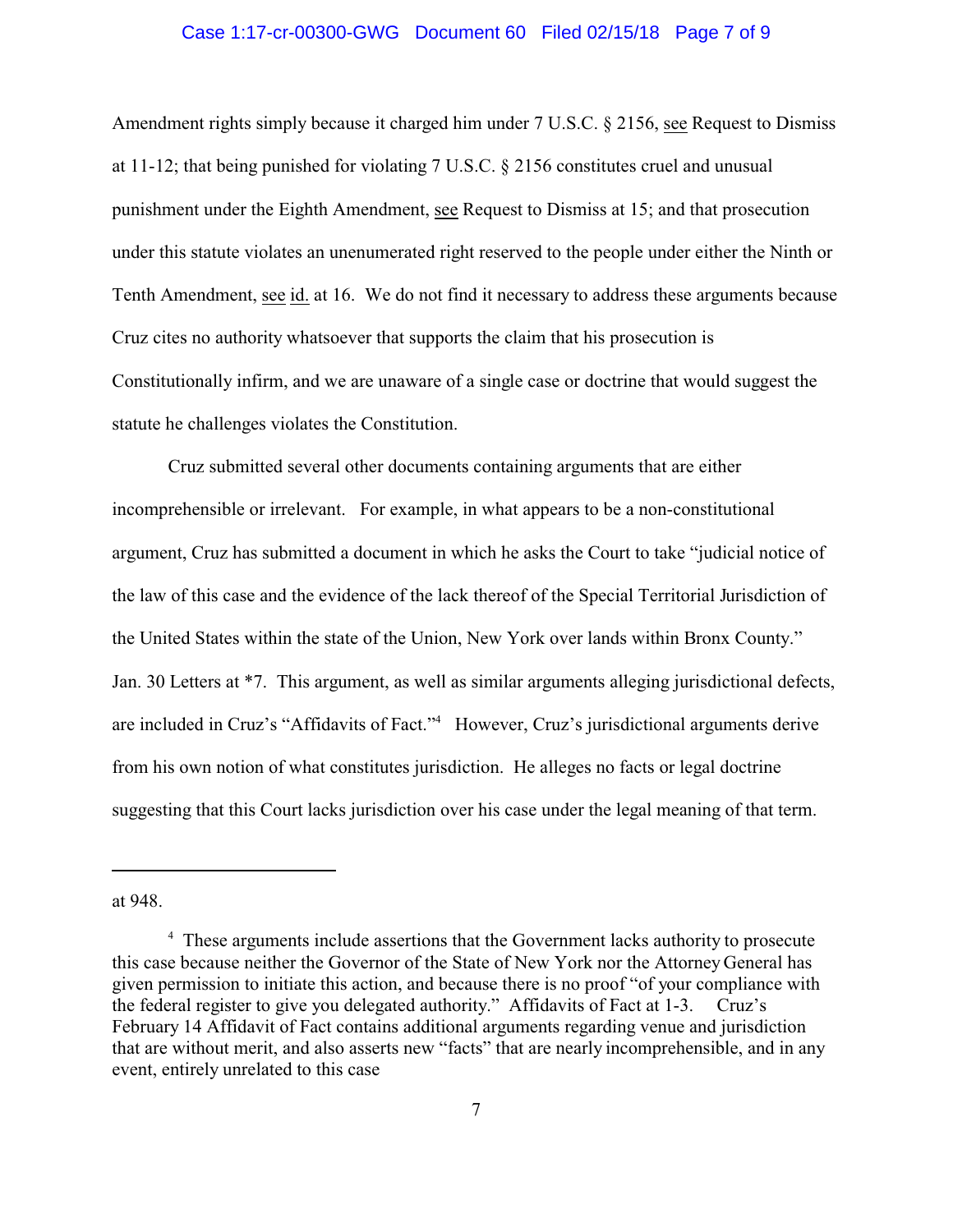We therefore reject these arguments.

In his February 8 submission, Cruz also challenges the sufficiency of the evidence supporting his charge in this case — a charge to which he pled guilty — and claims that there is no "consent or contract with the corporation, United States of America Inc.," nor any "proof of a bond and statutory agent for the foreign corporation United State of America Inc." See Feb. 8 Letters at \*1-2. Cruz also "give[s] notice to all parties, that, the Bid bond, and the Miller Act performance and Payment bond may need to be used as offset of the debt owed to Hector M Cruz for the damages of abusing process of the court, in conflict with substantive and procedural law." Id. at \*5. Cruz's argument that the charge in this case is unsupported by probable cause or is otherwise insufficiently supported by evidence is refuted by Cruz's own admission at the plea allocution that he "attended an event in the Bronx where two roosters fought." Plea Transcript, filed July 6, 2017 (Docket  $\#$  13), at 9-10. This statement is enough to show that he "knowingly" attended an animal fighting venture," which is defined in part as "a fight conducted or to be conducted between at least 2 animals for purposes of sport, wagering, or entertainment." 7 U.S.C.  $\S 2156(g)(1)$ . The remainder of Cruz's arguments are incomprehensible and present no ground for relief.

In Defense exhibit H, Cruz also submits a lengthy excerpt from an article written by former federal judge Alex Kozinski regarding the abuse of prosecutorial authority, as well as select quotes relating to conspiracy, the duty of judicial officers to obey the Constitution, and annotations to the Government's submission. See generally Defense exhibit H. Even liberally construed, none of these statements raise any argument warranting dismissal of the information. To the extent he intends to allege prosecutorial misconduct, he has provided no evidence or argument suggesting there was any such misconduct.

8